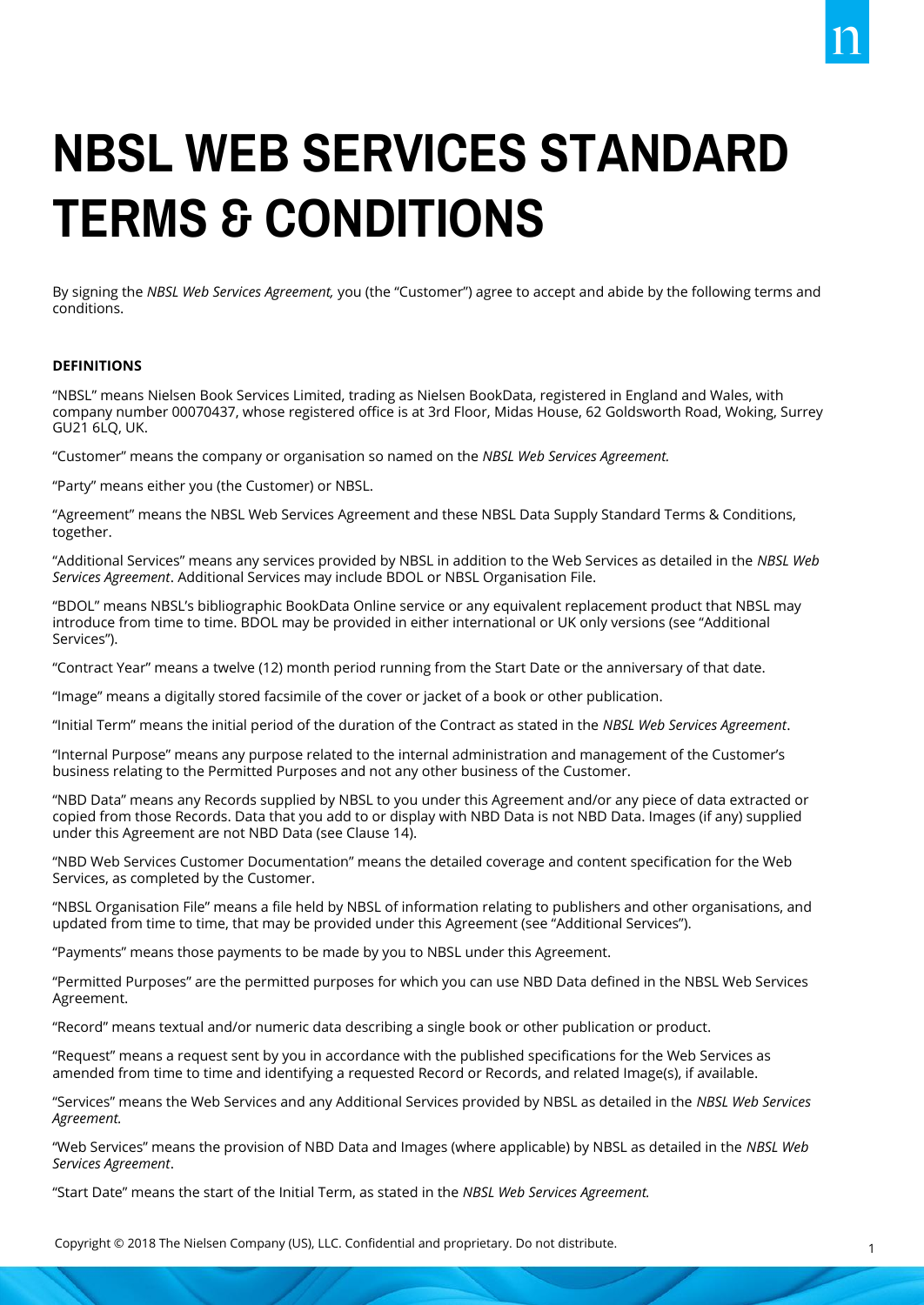

# **1. DURATION**

This Agreement will run for the Initial Term, and will then automatically renew for successive Contract Years, unless terminated for any of the reasons outlined in Clause 2 below.

# **2. TERMINATION**

Either Party may terminate the Agreement:

- (a) , to take effect at the end of the Initial Term or on the last day of any subsequent Contract Year, having first given 90 days' written notice;
- (b) on 30 days' written notice, if the other Party is in material breach of any term of the Agreement and the breach has not been remedied within 30 days of the Party in breach being notified of the breach;
- (c) with immediate effect, if the other Party becomes insolvent, is wound-up, or is placed in administration or receivership; or
- (d) under the provisions of Clause 13 (Third Party Data Licence) below.

Also, NBSL may terminate this Agreement on 30 days' written notice in the event of a change of ownership of the Customer which NBSL, in its reasonable opinion, views as adverse to its own business.

Upon termination of the Agreement, you will cease to use NBD Data, and will destroy all copies which you hold of NBD Data, and will confirm in writing to NBSL within 30 days of the date of termination that you have done so.

Upon termination of the Agreement, you will have no obligation to make any further Payments, provided all due Payments have been made.

#### **3. NON-EXCLUSIVE LICENSE**

Subject to the terms and conditions of the Agreement and in consideration of you making the Payments, NBSL hereby grants to you, the Customer, a personal, non-exclusive, non-transferable licence, for the duration of the Agreement, to use, copy, display, distribute and transmit NBD Data for the Permitted Purposes only.

# **4. OBLIGATIONS OF THE CUSTOMER:**

You agree that you will not use, copy, display, distribute or transmit NBD Data in any way other than for the Permitted Purposes. You will not will not supply NBD Data to any third party or seek payment from any third party for use of or access to NBD Data, unless specifically and explicitly authorised to do so in the Permitted Purposes.

You will ensure that the terms and conditions of this Agreement are at all times observed by the Customer, its employees and any contractors and their employees, who have access to NBD Data.

You agree that wherever you display NBD Data and/or supplied Images, such display is protected by a copyright notice in a form agreed with NBSL.

If so requested by NBSL, you will provide NBSL with reasonable access, free of charge, to any of your services or systems that use NBD Data and/or supplied Images, in order for NBSL to verify that your use complies with the provisions of this Agreement.

You will fully indemnify NBSL against any liability to third parties arising out of your use of NBD Data or of a supplied Image in breach of this Agreement.

# **5. OBLIGATIONS OF NBSL**

Subject to the terms and conditions of the Agreement, NBSL hereby undertakes to provide the Services to you, using reasonable care and skill.

NBSL will use reasonable endeavours to comply with any specified supply or delivery dates but no such dates are guaranteed and, to the maximum extent permissible under law, NBSL excludes liability for any loss (whether direct, consequential or otherwise) resulting from any delay in the supply or delivery of the Services.

NBSL will provide you with reasonable technical advice and support to assist you in using NBD Data and (where applicable) supplied Images, during standard UK business hours.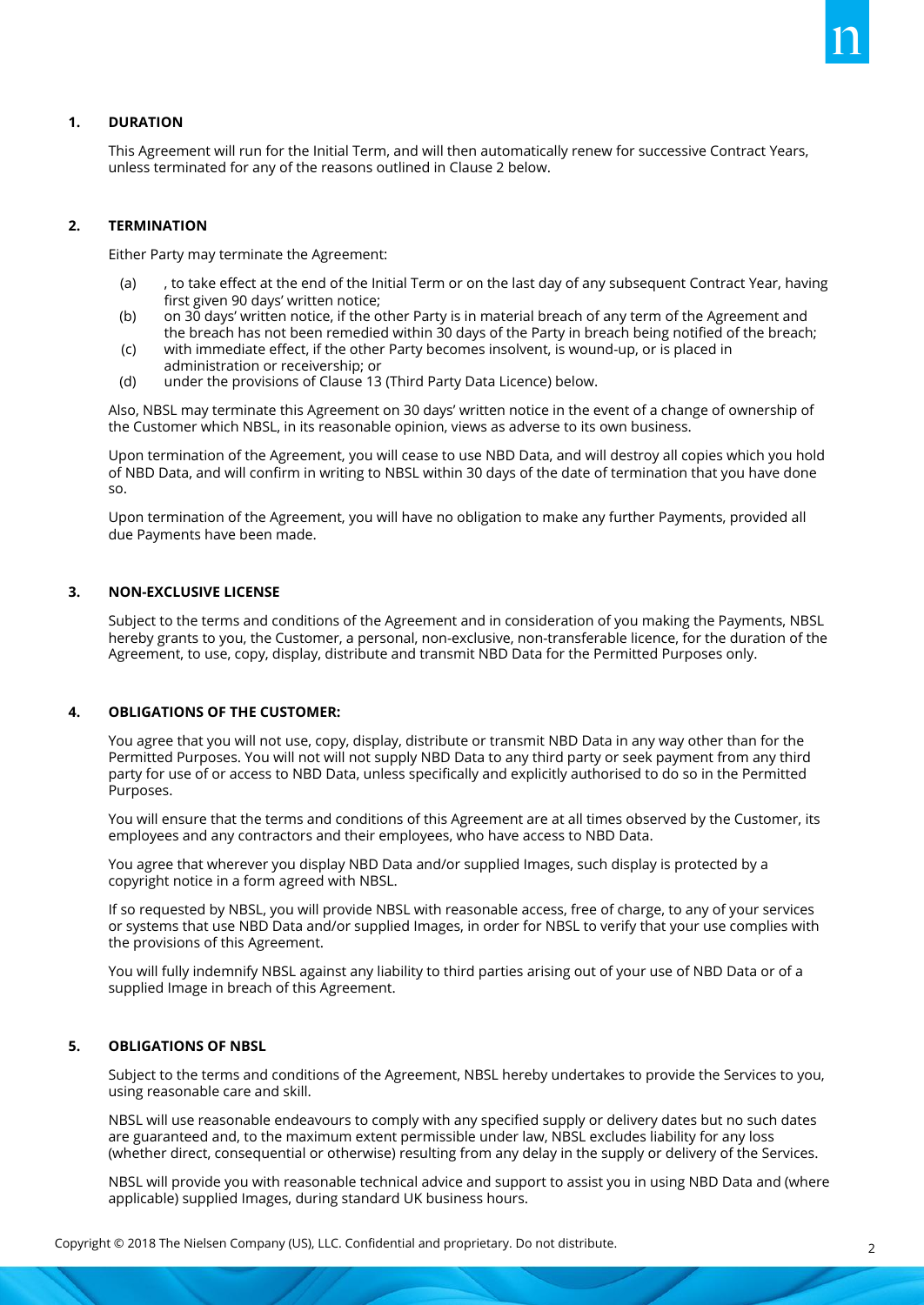NBSL will make no modifications or changes to the logical or physical structure of the NBD Data and/or supplied Images or to the field names, data codes or format standards without first providing you with 90 days' written notice, except that NBSL may have to make changes without notice in order to comply with changes to external standards such as ONIX for Books (if applicable).

#### **6. WEB SERVICES:**

The Web Services will comprise an ongoing supply of NBD Data and Images (where applicable) in response to Requests sent by you, subject to the availability of the requested Record(s) or Image(s) (where applicable) on NBSL's database, and in accordance with the options you have selected on the *NBSL Web Services Agreement*, and the *NBD Record Supply Customer Specification.*

These options specify: the coverage (eg whether UK or International); Image supply; the data content of the Records; the file format; and the projected usage (ie maximum number of Records).

NBSL will provide you with a password for the Web Services ("the Password") together with such other technical information and support as are reasonably required. It is your responsibility to keep the Password confidential. NBSL is not responsible for any loss or damage you suffer as a result of disclosing the Password to an unauthorised person.

You must provide NBSL with an Internet Protocol ("IP") address from which you will send Requests to the Web Services server. NBSL will not accept Requests from you unless they are identified as having been sent from this address. You may change you IP address at any time if you give reasonable advance notice in writing.

# **7. PAYMENTS:**

For the Initial Term of this Agreement, you will make Payments to NBSL in the amounts and on the terms set out in the *NBSL Web Services Agreement*. For each year after the Initial Term, Payments will be set by an annual review process to take place by mutual agreement in the 3 months prior to any new Contract Year.

NBSL undertake not to increase annual fees for essentially the same Services by more than 5% from one Contract Year to the next. If the Services do change, then new fees must be negotiated and agreed.

If you are late with Payments, NBSL reserve the right to charge interest on the amount outstanding at the rate of 4% above the Base Rate of HSBC Bank in force at the time for the period from the due date until the date the Payment is received.

#### **8. WARRANTY:**

NBSL uses all reasonable efforts to ensure the accuracy of NBD Data and to keep NBD Data up-to-date, but does not warrant that NBD Data is accurate, complete or up-to-date and, to the maximum extent permissible under law, does not accept responsibility or liability for the consequences of NBD Data not being accurate, complete or up-to-date.

NBSL warrants that it holds all necessary rights to supply NBD Data to you to be used for the Permitted Purposes, and that the grant of the licence in Clause 3 above will not violate any copyright or other proprietary right of any third party. Subject to Clause 9 below, NBSL agrees to indemnify, defend and hold you harmless from any breach by NBSL of this warranty, on condition that you allow NBSL to have sole control of the defence and settlement of any such claim, and give all reasonable assistance to NBSL in the defence of such claim.

Except as expressly set out in this Agreement all conditions or warranties, express or implied, statutory or otherwise (including, without limitation, fitness for purpose) are hereby expressly excluded to the maximum extent permitted by law.

#### **9. LIMITATION OF LIABILITY**

NBSL shall not be liable to you, in any event, for any loss of profit, revenue, business, goodwill or contracts or for any indirect, special or consequential loss, damage, cost or expense, whether caused by the negligence of NBSL, its servants or agents or otherwise and whether or not such loss, damage, cost or expense was foreseeable.

NBSL shall not be liable or be deemed to be in breach of the Agreement by reason of any delay in performing,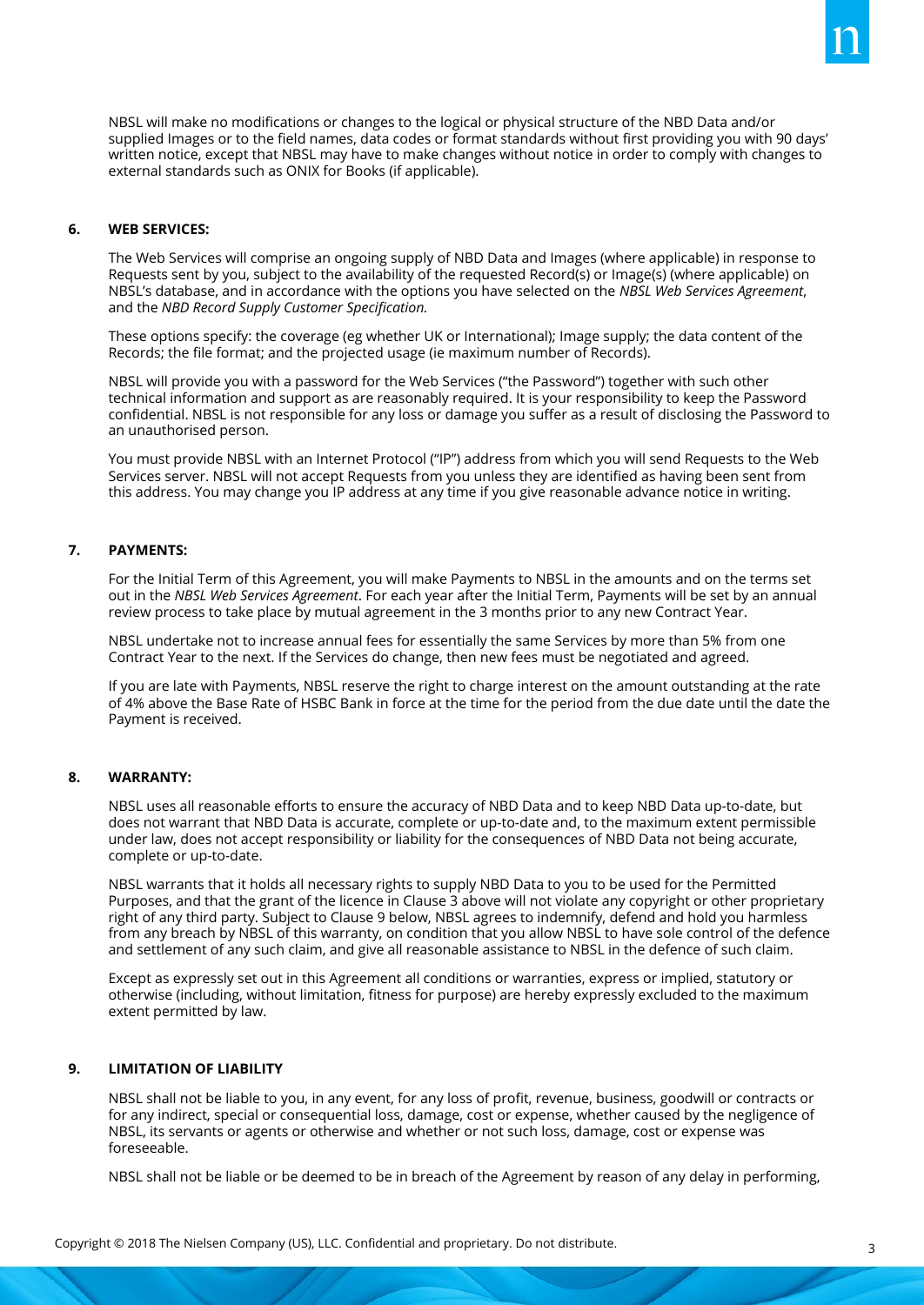or any failure to perform, any of NBSL's obligations if the delay or failure was due to any cause beyond NBSL's reasonable control.

NBSL's total liability under this Agreement in any one Contract Year shall, in any event (to the maximum extent permissible under law) be limited, at NBSL's option, to either (a) the sum of Payments paid by you to NBSL in the Contract Year in which a default arises; or (b) the replacement of the defective data or services as the case may be.

Nothing shall limit either Party's liability for death or personal injury caused by its proven negligence.

# **10. INTELLECTUAL PROPERTY RIGHTS:**

You acknowledge and agree that NBD Data is owned by NBSL or (where relevant) NBSL's third-party suppliers and is protected by United Kingdom database rights, copyright laws, international treaty provisions and all other applicable national, European and/or international laws. All rights in NBD Data remain the property of NBSL or its third-party suppliers and no rights therein pass to you under this Agreement save for the licence as set out above.

NBSL shall have the right to require you, by written notice, to cease using any part of the NBD Data if such data infringes intellectual property rights or infringes any law or regulations. If NBSL gives such notice and you fail to comply with it, NBSL shall have no liability to you in the event of any action against you relating to your use of the data concerned.

## **11. CONFIDENTIALITY:**

Each Party acknowledges that it may learn confidential information of the other Party. Both Parties agree at all times to keep confidential any such information revealed by the other which is disclosed under this Agreement, unless the information: is made public by the supplying Party or enters the public domain; was already legally in the possession of the receiving Party without restriction as to disclosure; was obtained from a third party who is lawfully authorised to disclose it, or is required to be disclosed by law.

#### **12. MARKETING AND PROMOTION:**

NBSL will have the right to list you as a customer of NBSL in any public context where NBSL lists other customers. You will have the right to list NBSL as a data supplier in any public context where you list other service providers. Otherwise, any public or promotional material produced by either Party and mentioning the other Party will be subject to agreement between the Parties.

# **13. THIRD PARTY LICENCE:**

If so selected and specified by you, NBSL will supply you with NBD Data derived from "Third Party Data", that is, data that is supplied and/or licensed to NBSL by a third party data provider (the "Third Party Data Provider") to be used and/or sub-licensed by NBSL under the terms of an agreement between NBSL and the Third Party Data Provider (the "Third Party Data Licence").

In the event that, during the term of this Agreement, the Third Party Data Licence or the supply of Third Party Data to NBSL is terminated, NBSL shall, without incurring any liability under the Agreement, immediately cease supplying any NBD Data derived from the Third Party Data. NBSL shall promptly notify you in writing of this, and the Parties agree to negotiate, on a reasonable basis, either (i) to agree on a mutually acceptable alternative source to replace the Third Party Data together with a revised fee if applicable; or (ii) to agree the appropriate level of Payments for the continued supply of NBD Data (without anything derived from the Third Party Data). In the event that the Parties fail to reach agreement on either option within 90 days, then either Party shall have the right to terminate the Agreement on not less than 30 days' written notice to the other.

# **14. USE AND OWNERSHIP OF IMAGES (IF APPLICABLE):**

You acknowledge that NBSL does not claim to hold any intellectual property rights in the Images supplied, and that nothing in the Agreement grants any intellectual property rights in the Images to you or any licence to you to use the Images for a particular purpose.

You acknowledge that copyright in the supplied Images is, in all cases, retained by the original copyright owner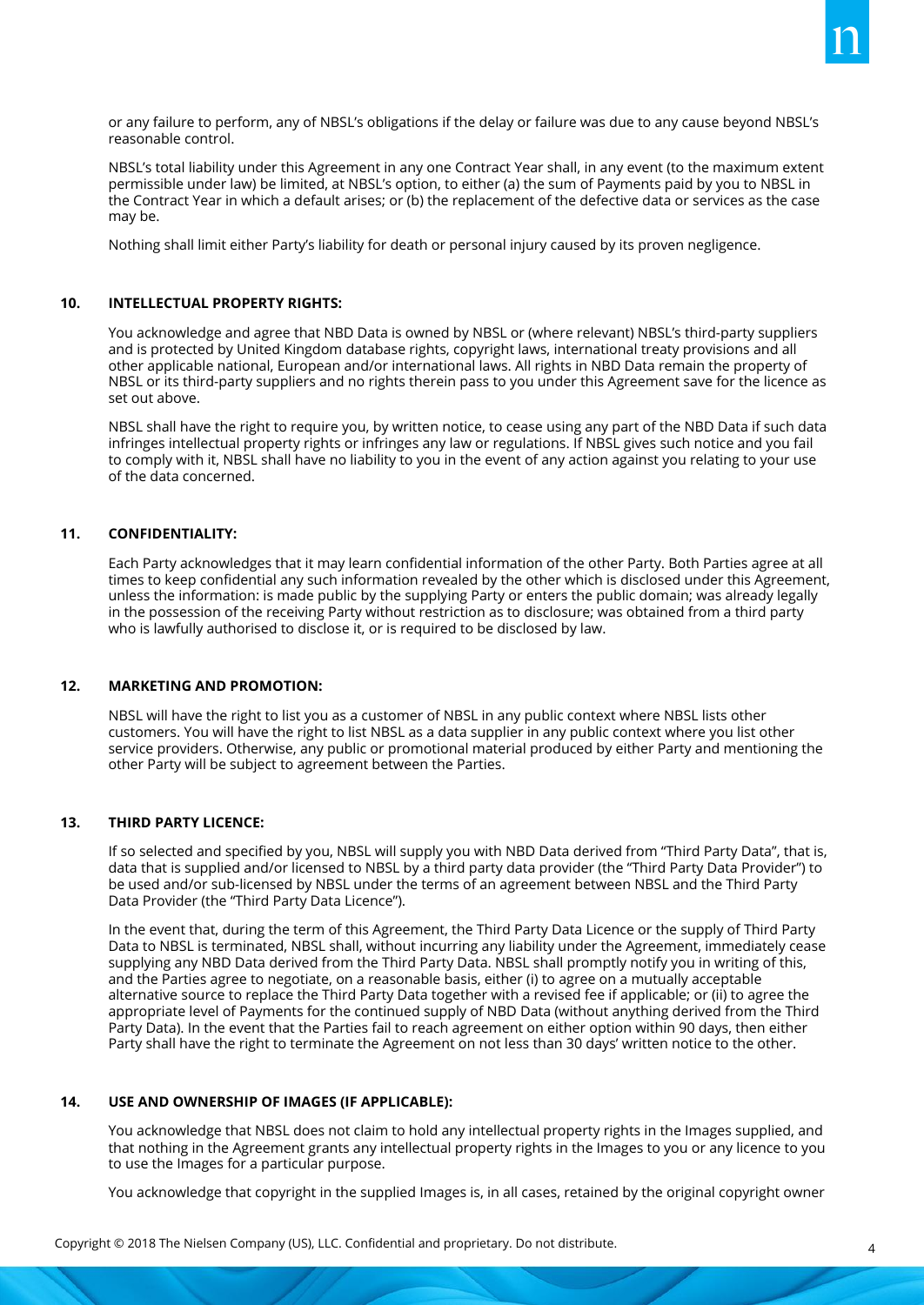(or its assignee as the case may be), that no copyright will pass to you under the Agreement and that you are solely responsible to the copyright owner for any use which you make of the supplied Images. You agree to fully indemnify NBSL against any claim brought against NBSL on the basis that your use of a supplied Image has infringed the rights of the copyright owner.

NBSL uses all reasonable efforts to ensure the accuracy and quality of the Images supplied, but does not warrant that supplied Images will be accurate, complete or up to date and does not accept responsibility or liability for the consequences of any Image not being accurate, complete or up to date.

In order to support appropriate use of supplied Images, you agree:

- (a) that you will not hold out to be the owner of the supplied Images;
- (b) that you will not alter, modify or distort a supplied Image in any way (except by changing size or storage format as required);
- (c) that whenever you display a supplied Image, it is accompanied by information reasonably identifying the product to which it relates; and
- (d) in the event that NBSL notifies you that a specified supplied Image must be withdrawn on the insistence of the copyright owner, you will promptly delete the specified Image and any copies of it from your displays, records and systems and will make no further use of it.

Upon termination of the Agreement, you will cease to use the supplied Images, and will destroy all copies of them, and will confirm in writing to NBSL within 30 days of the date of termination that you have done so.

# **15. ADDITIONAL SERVICES (IF APPLICABLE):**

If requested and agreed, NBSL will supply you with access to BDOL for the duration of this Agreement (the version, number of users and applicable fee will be as specified in the *NBSL Web Services Agreement)*.

Upon termination of the Agreement, the subscription to BDOL may be continued by mutual agreement, but fees will be at the standard rate. You agree to use BDOL only in accordance with the applicable standard terms and conditions issued separately by NBSL.

If requested and agreed, NBSL will supply you with a copy of the NBSL Organisation File (frequency and applicable fee will be as specified in the *NBSL Web Services Agreement*).

For the avoidance of doubt, the contents of NBSL Organisation File are NBD Data, and as such are subject to all terms and conditions in this Agreement, concerning the use of NBD Data by the Customer.

Furthermore, and in particular, the NBSL Organisation File is provided on strict condition that you may not allow it to be used to compile a competing database of organisations in the book trade, and also may not allow it to be used for direct mailing or any other marketing purposes, whether by you or by any third party.

# **16. MISCELLANEOUS**

The terms and conditions relating to confidentiality, liability and intellectual property rights shall continue in full force and effect despite termination of this Agreement for whatever reason.

Failure or neglect by either Party to enforce at any time any of the provisions of this Agreement shall not be construed to be a waiver of its rights hereunder nor in any way affect the validity of the whole or any part of this Agreement nor prejudice its rights to take subsequent action.

Termination of this Agreement shall be without prejudice to any other rights or remedies either Party may be entitled to hereunder or at law and shall not affect any accrued rights or liabilities of either Party.

Unless otherwise specifically stated herein this Agreement does not create any rights under the Contracts (Rights of Third Parties) Act 1999 which are enforceable by any person who is not a party to it and no person who is not a party to this Agreement may enforce any of its terms or rely on any exclusion or limitation contained in it.

Unless otherwise expressly stated herein, all notices which are required to be given hereunder shall be in writing and shall be sent to the address of the recipient as set out in the *NBSL Web Services Agreement*.

Neither Party may assign this Agreement without the consent of the other Party, which consent will not be unreasonably refused or delayed, except that NBSL shall be free to assign any or all of its rights and obligations under this Agreement to another company within its group of companies.

This Agreement constitutes the entire understanding between the Parties in respect of the subject matter and